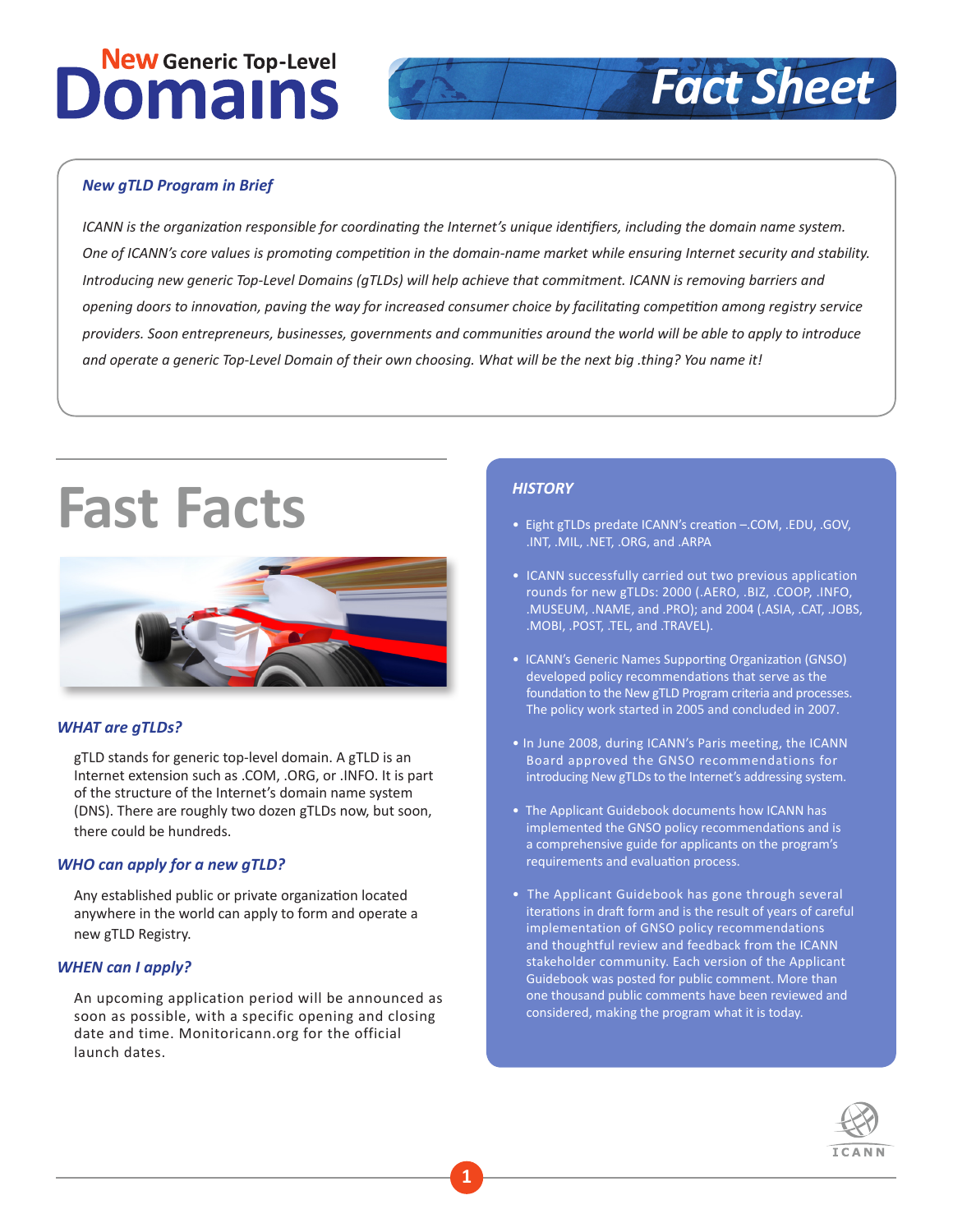# **FAQs**

#### *Will the introduction of new gTLDs change how the Internet operates?*

The increase in number of gTLDs into the root is not expected to affect the way the Internet operates, but it will, for example, potentially change the way people find information on the Internet or how businesses plan and structure their online presence.

#### *What is the "Applicant Guidebook"?*

The Applicant Guidebook provides a step-by-step procedure for new gTLD applicants. It specifies what documents and information are required to apply; the financial and legal commitments; and what to expect during the application and evaluation periods.

#### *Is this the only opportunity to apply for a new gTLD?*

No. ICANN plans to hold additional application rounds in the future. The exact dates for these future rounds are not yet available.

#### *How and when can I see which gTLDs are being applied for and who is behind the application?*

After the application period closes, ICANN will verify all of the applications for completeness and will then release on its website the list of strings, applicant names, and other application data.

#### *I have an idea for a new gTLD. Can I register my idea with ICANN in advance of the next application period?*

No, ICANN does not accept reservations or preregistrations of new gTLDs. ICANN also does not endorse any third parties to do so. applicable, and should expect to account for their own business start up costs. See Section 1.5.2 of the Applicant Guidebook.

#### *Can I apply for more than one gTLD?*

Yes. Each applied-for gTLD string requires its own application.

#### *Can I apply for any kind of gTLD or are there any specific restrictions?*

ICANN has a set of specific technical rules that apply to all proposed gTLD strings. All the specific restrictions are outlined in the Applicant Guidebook.

#### *Can I simply reserve a gTLD and decide later whether or not to use it?*

ICANN expects all new gTLDs to be operational. gTLDs are expected to be delegated within one year of signing a registry agreement with ICANN.

#### *How much is the evaluation fee?*

The evaluation fee is estimated at US\$185,000. Applicants will be required to pay a US\$5,000 deposit fee per requested application slot when registering. The US\$5,000 will be credited against the evaluation fee.

#### *Are there any additional costs I should be aware of in applying for a new gTLD?*

Yes. Applicants may be required to pay additional fees in certain cases where specialized process steps are applicable, and should expect to account for their own business startup costs. See Section 1.5.2 of the Applicant Guidebook.

#### *What will happen during the application window and how long will it last?*

The application window will likely last for three months. Applicants will use a dedicated web-based application interface named "TLD Application System" (TAS) to apply, where they will answer questions and upload supporting documents. After the application window, there are several evaluation stages, each with its own estimated duration.

#### *How long will the evaluation process take?*

The evaluation process is expected to last from 8 to 18 months. There are several stages that an application might be required to pass through prior to a final determination being rendered.

#### *How will gTLD applications be assessed?*

The Applicant Guidebook outlines the criteria and requirements. All applications will be assessed against these published criteria. Pre-selected evaluation panels